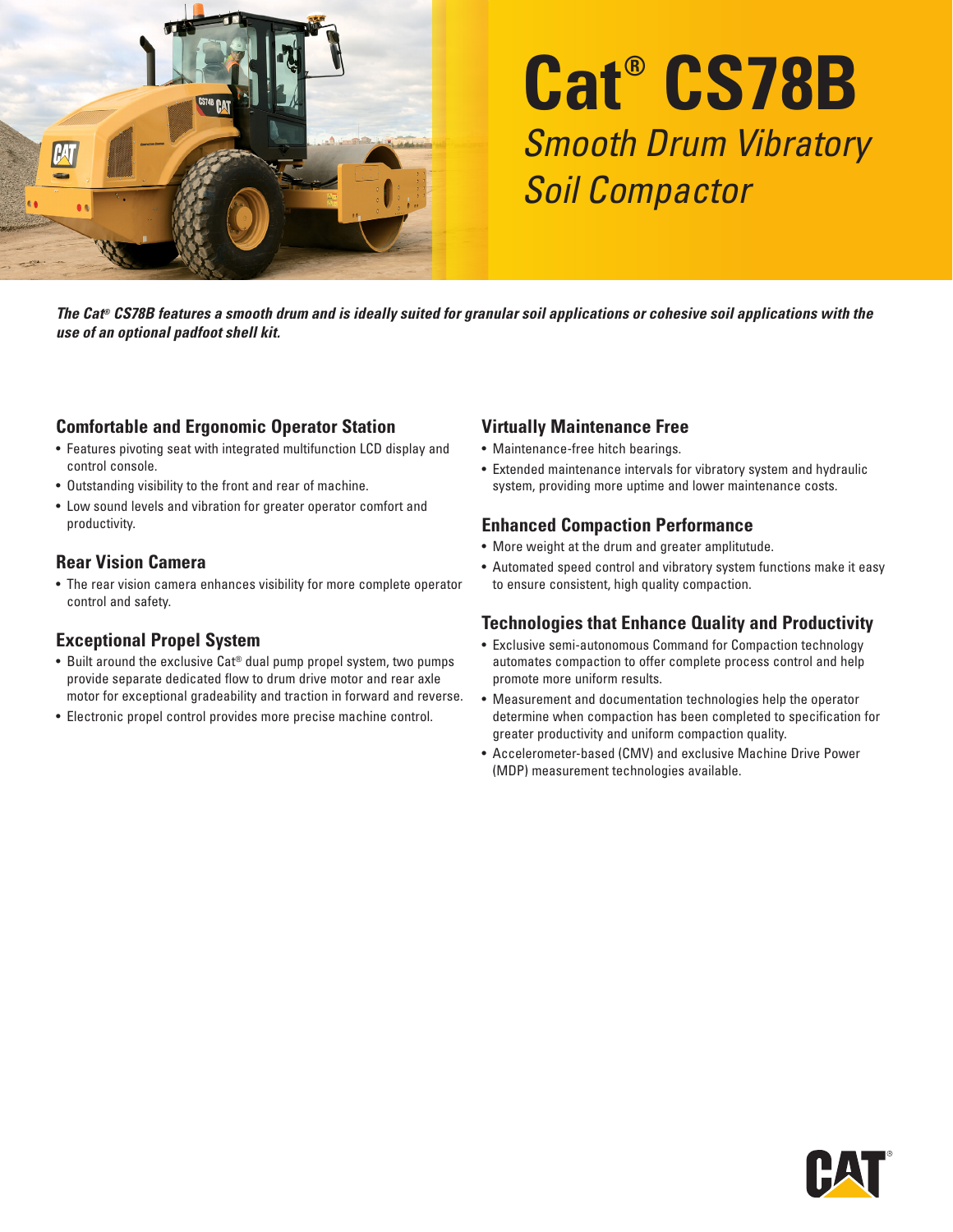### **Technical Specifications**

| <b>Engine - Power Train</b>                     |                   |                         | <b>Vibratory System Specifications</b> |                  |               |
|-------------------------------------------------|-------------------|-------------------------|----------------------------------------|------------------|---------------|
| <b>Engine Model</b>                             | $Cat^@$ $C4.4$    |                         | Frequency                              |                  |               |
| <b>European Emissions</b>                       | <b>EU Stage V</b> |                         | <b>Standard</b>                        | 28 Hz            | 1680 vpm      |
| Gross Power ISO 14396                           | 129.4 kW          | 173.5 hp                | During Eco-mode Operation              | 25.5 Hz          | 1527 vpm      |
| Gross Power SAE J1995                           | 130.4 kW          | 174.9 hp                | <b>Optional Variable Frequency</b>     | 23.3-28 Hz       | 1400-1680 vpm |
| Net Power ISO 9249*                             | 108.7 kW          | 145.8 hp                | Nominal Amplitude @ 28 Hz (1680 vpm)   |                  |               |
| Net Power SAE J1349*                            | 108.2 kW          | $145.1$ hp              | High                                   | $2.1 \text{ mm}$ | $0.083$ in    |
| Displacement                                    | 4.4 L             | $268.5$ in <sup>3</sup> | Low                                    | $0.98$ mm        | $0.039$ in    |
| <b>Stroke</b>                                   | $127$ mm          | 5 <sub>in</sub>         | Centrifugal Force @ 28 Hz (1680 vpm)   |                  |               |
| <b>Bore</b>                                     | $105$ mm          | $4.1$ in                | Maximum                                | 335 kN           | 75,234 lb     |
| Max. Travel Speed (Forward or Reverse)          | $11.4$ km/h       | 7 mph                   | <b>Minimum</b>                         | 156 kN           | 35,153 lb     |
| Theoretical Gradeability, no vibration**<br>53% |                   | Static Linear Load      |                                        |                  |               |
|                                                 |                   |                         | w/ROPS/FOPS cab                        | 63.0 kg/cm       | 352.8 lbs/in  |

| VM Class at High Amplitude | VM <sub>5</sub> |
|----------------------------|-----------------|
|----------------------------|-----------------|

| <b>Weights</b>                       |           |           |
|--------------------------------------|-----------|-----------|
| Operating Weight w/ ROPS/FOPS cab*** | 18 888 kg | 41,641 lb |
| w/ Oval Padfoot Shell Kit            | 19 178 kg | 42,280 lb |
| w/ Square Padfoot Shell Kit          | 19 337 kg | 42,631 lb |
| Weight at Drum w/ ROPS/FOPS cab      | 13 443 kg | 29,637 lb |
| w/ Oval Padfoot Shell Kit            | 13 127 kg | 28,940 lb |
| w/ Square Padfoot Shell Kit          | 13 286 kg | 29,291 lb |

| <b>Service Refill Capacities</b>               |                 |            |  |
|------------------------------------------------|-----------------|------------|--|
| <b>Fuel Tank, total capacity</b>               | 332 L           | 88 gal     |  |
| Diesel Exhaust Fuel refill capacity            | 19 L            | 5 gal      |  |
| <b>Cooling System</b>                          | 28.2L           | $7.5$ gal  |  |
| Engine Oil w/ Filter                           | 11.6L           | $3.1$ gal  |  |
| <b>Eccentric Weight Housings</b><br>(combined) | 26 <sub>L</sub> | $6.9$ gal  |  |
| <b>Axle and Final Drives</b>                   | 18 L            | $4.8$ gal  |  |
| Hydraulic Tank (service refill)                | 50 <sub>L</sub> | $13.2$ gal |  |

- \* Net power advertised is the power available at the engine flywheel when equipped with a fan at maximum speed, air cleaner, clean emissions module, and alternator.
- \*\* Actual gradeability may vary based on site conditions and machine configuration. Refer to the Operation and Maintenance Manual for more information.
- \*\*\* Standard operating weight considers full fuel tank, 75 kg operator, flotation tires, smooth drum, and cab with A/C.

The air conditioning system on this machine contains the fluorinated greenhouse gas refrigerant R134a (Global Warming Potential = 1430). The system contains 0.8 kg of refrigerant which has a CO $_{\rm 2}$  equivalent 1.144 metric tonne.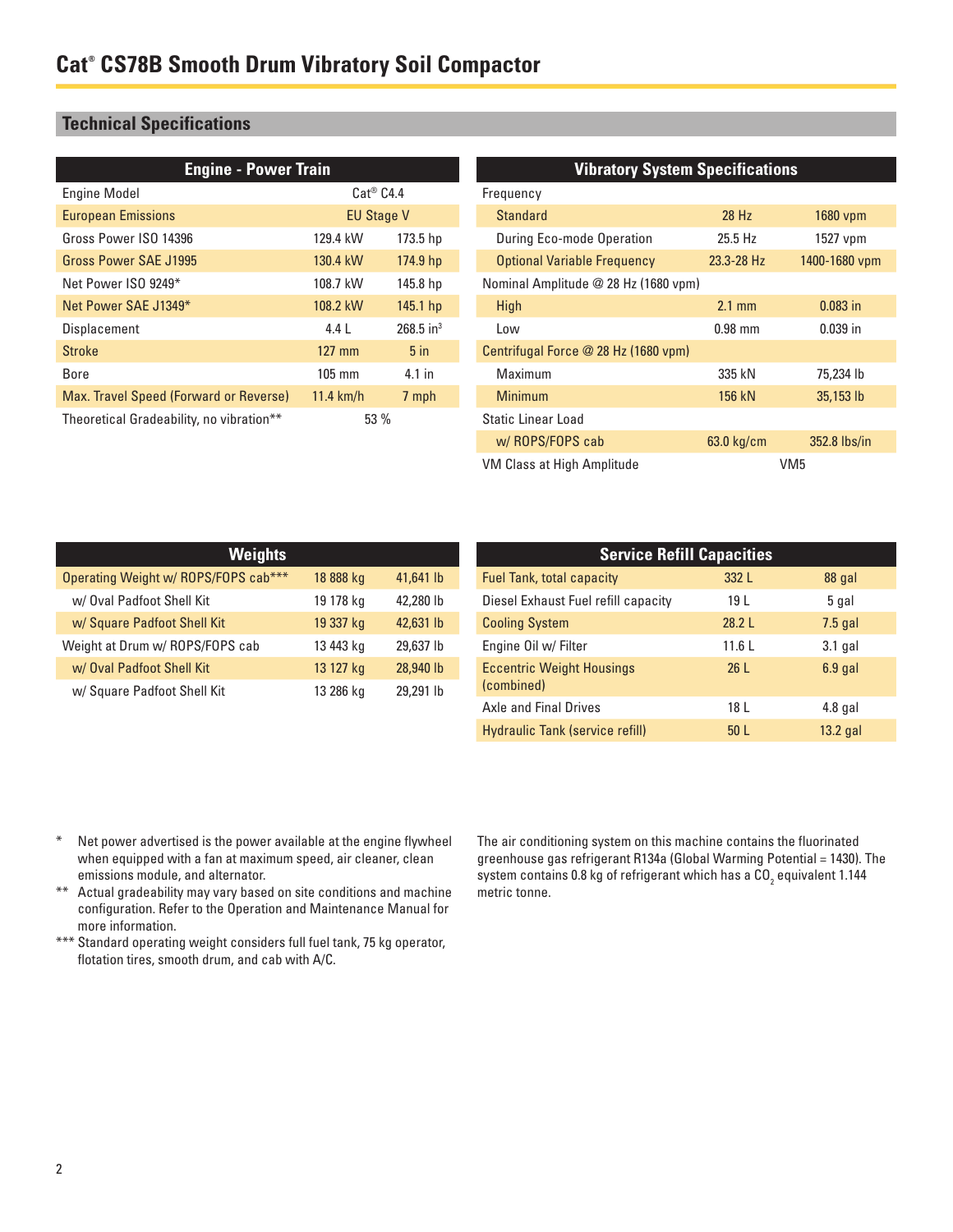## **Cat® CS78B Smooth Drum Vibratory Soil Compactor**





| <b>Dimensions</b>        |                                 |                  |           |
|--------------------------|---------------------------------|------------------|-----------|
|                          | Overall Length                  | 6.1 m            | $20.1$ ft |
| $\overline{\phantom{a}}$ | <b>Overall Width</b>            | 2.5 <sub>m</sub> | $8.1$ ft  |
| 3                        | Drum Width                      | 2134 mm          | 84 in     |
| $\overline{4}$           | <b>Drum Shell Thickness</b>     | 40 mm            | $1.6$ in  |
| 5                        | Drum Diameter                   | 1535 mm          | 60.4 in   |
| $6\phantom{1}6$          | <b>Overall Height</b>           | 3.1 <sub>m</sub> | $10.1$ ft |
| 7                        | Wheelbase                       | 2.9 <sub>m</sub> | $9.5$ ft  |
| 8                        | <b>Ground Clearance</b>         | 434 mm           | $17.1$ in |
| 9                        | Curb Clearance                  | 533 mm           | 21.0 in   |
|                          | <b>Inside Turning Radius</b>    | 3.7 <sub>m</sub> | $12.1$ ft |
|                          | <b>Hitch Articulation Angle</b> | $34^\circ$       |           |
|                          | <b>Hitch Oscillation Angle</b>  | $15^\circ$       |           |

| <b>Optional Padfoot Shell Kit Specifications</b> |                      |                        |  |
|--------------------------------------------------|----------------------|------------------------|--|
| Number of Pads                                   | 120                  |                        |  |
| Pad Height, oval pads                            | 89.8 mm              | $3.5$ in               |  |
| Pad Face Area, oval pads                         | 63.5 $cm2$           | $9.8$ in <sup>2</sup>  |  |
| Pad Height, square pads                          | 89.8 mm              | $3.5$ in               |  |
| Pad Face Area, square pads                       | $105.7 \text{ cm}^2$ | $16.4$ in <sup>2</sup> |  |
| <b>Number of Chevrons</b>                        | 16                   |                        |  |

#### **Vibratory Soil Compactor Selection Guide**



Size: Less than 50 mm (2 in) diameter

\* Smooth drum model equipped with padfoot shell kit